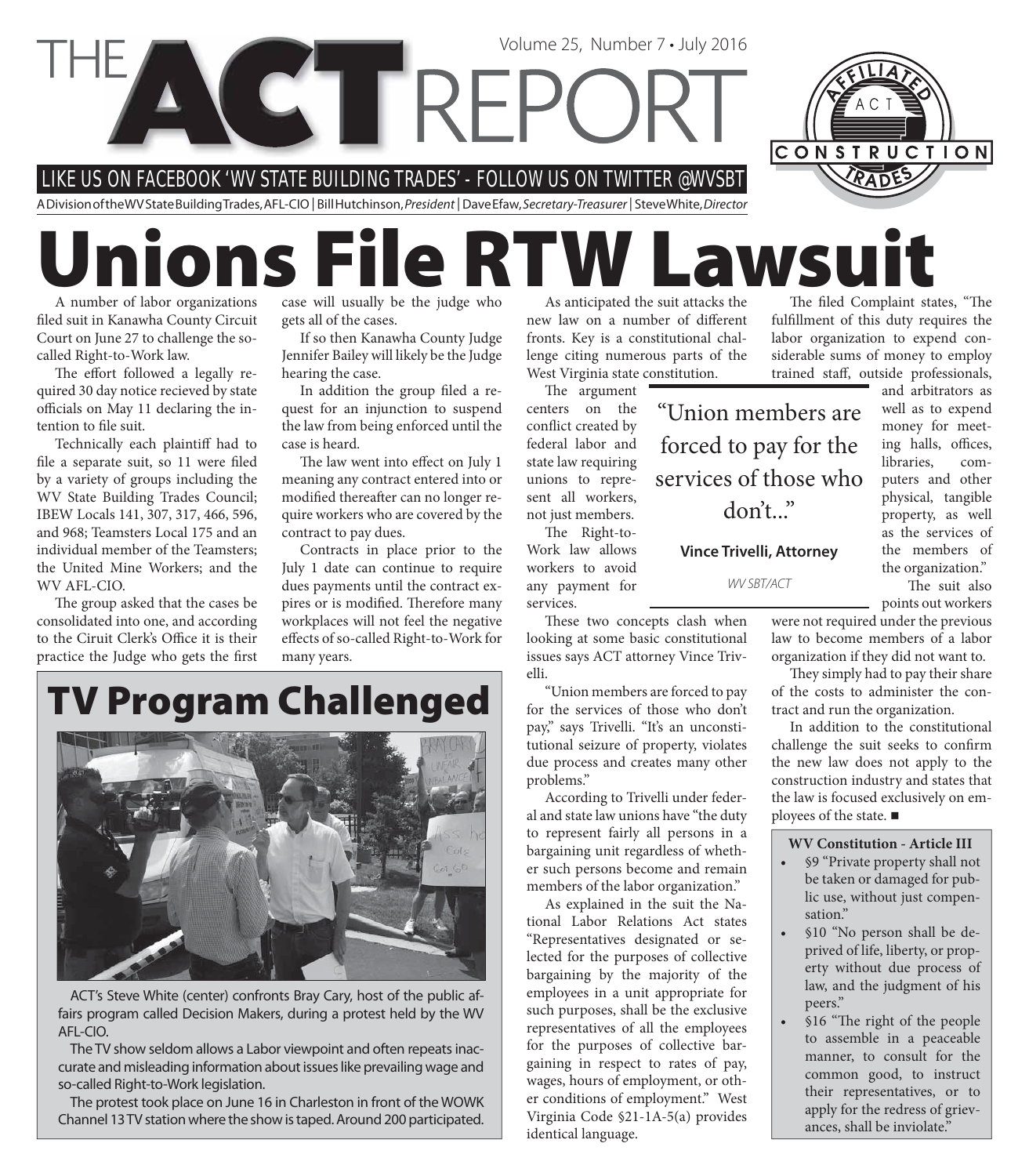## **Trades Help in Massive Flood Relief Effort**



Eran Molz (right) of Operating Engineers 132 and Rob Richards of the Laborers District Council prepare a load for delivery to flood ravaged areas in Southern West Virginia. The Upper Ohio Valley Building Trades and Project BEST jointly funded \$20,000 in supplies.



John Epperly, (sitting) IBEW 466 Charleston and Kevin Fooce, IBEW 317 Huntington install a new meter at a home in Clendenin. IBEW members from across the region pitched in with local contractors such as K&M Electric and M&L Electric to replace dozens of mein with local contractors such as K&M Electric and M&L Electric to replace dozens of me-<br>ters and panels destroyed by the flood. Local 466 donated \$10,000 to pay for materials. With his family delivers 40 cases of water do



Members of Roofers 185 Charleston, (from left) John Withrow, Jesse Conley and Mike Roop, help load flood debris onto Mecklenburg Roofing's donated trucks. Mecklenburg VP Ken Lindsey led employees into Clay and Nicholas Counties to help flood victims.

#### Just a sample of efforts - more *going on – much more to come.*



Neil Huffman (center) of Operating Engineers Local 132 and two other volunteers work to unload a truck load of supplies at the Elkview Baptist Church for flood victims. The supplies were just one of many truckloads sent by a joint effort of the Upper Ohio Valley Building Trades Council and Project BEST in Wheeling.



with his family delivers 40 cases of water donated by the local to Delegate Shaun Fluharty (D-Ohio). Fluharty filled a U-Haul truck within 24 hours of the disaster and then delivered it to Clendenin in Kanawha County and Lizemores in Clay County.



Glenn Jeffries (from left) President of Cornerstone Interiors, along with Josh Milam, Joe Samples and Jason Samples, all members of IBEW 466, set up a portable shower system brought in by the WV AFL-CIO. IBEW 466 is paying for the generator fuel and making sure it is refueled daily as well as keeping the showers clean.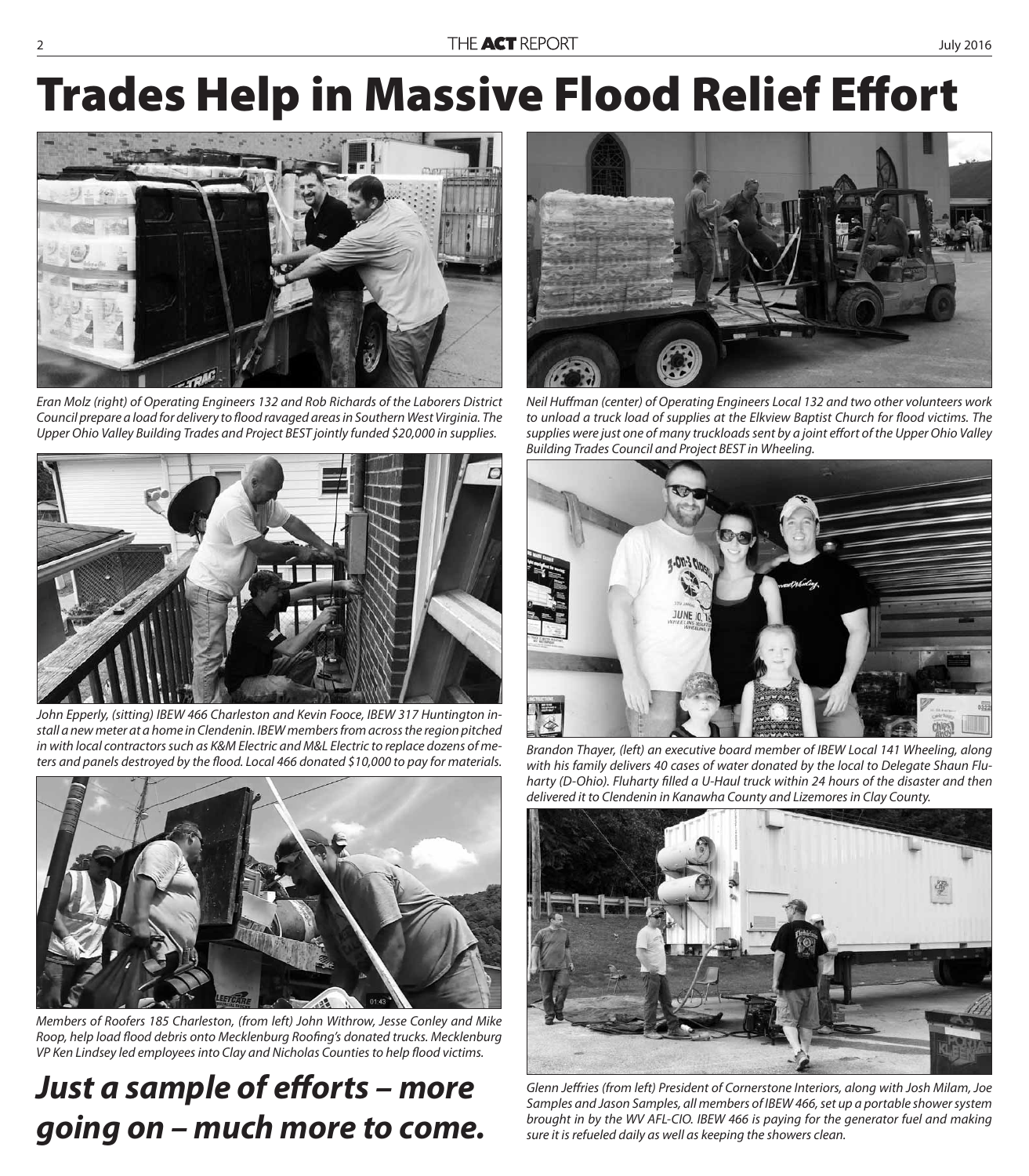

Gary McCallister of the KML Regional Council of Carpenters helps unload part of an \$80,000 contribution made by the Carpenters and Millwrights.



(Back from left) Andy Walters, Tommy Rodgers, Ed Scarbro, Jerry Scarbro, (front) Danny Blankenship, David Morris and Harold Keller, all members of Painters DC 53, volunteer to finish drywall at the Elk Valley Christian School.



The WV Laborers' DC contributed \$10,000 to the disaster relief fund set up by the WV AFL-CIO and \$10,000 to a relief fund set up by the Southeastern Central Labor Council. Local 1353 purchased cleaning supplies for effected members.



Many union contractors have volunteered time, equipment and materials to the cleanup effort such as this truckload of supplies from Cornerstone Interiors.



Joe Elliot (right), of the KML Regional Council of Carpenters, and his wife Lisa help unload a truckload of supplies donated by the Council at the Richwood Moose Lodge.



A trailer full of supplies donated by Operating Engineers 132 is part of approximately \$10,000 in supplies to various communities in Southern West Virginia.



Alex Saul, of Sprinklerfitters 669, prepares a delivery of \$2,000 worth of supplies donated by VFP Fire Systems. The WV State Pipe Trades donated \$2,000 to the WV Red Cross.



Retired Teamster 175 member Sam Jones (right) and BA Johnny Sawyer deliver clothes, water, food, and cleaning supplies to the Clendenin Church of the Nazarene.